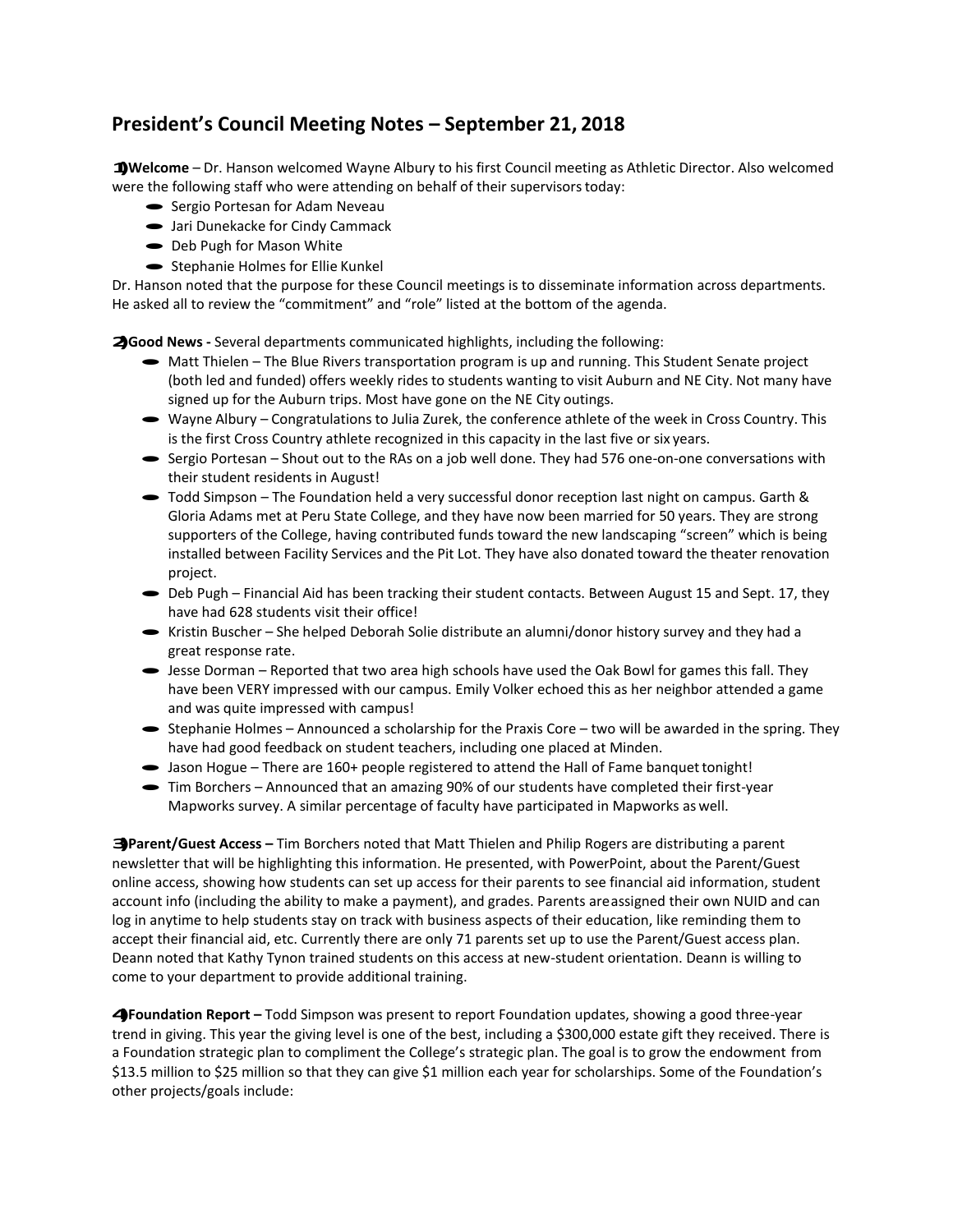- Doubling their support to the College by 2023
- $\bullet$  Increasing unrestricted donations by 10% over the next five years
- Increasing unrestricted donations by 10% over the Creating a procedures manual for their activities
- Creating a procedures m<br>• Creating new audiences
- Creating new audiences<br>• Cleaning up and maintaining the database
- · Renovating their offices, to include the addition of <sup>a</sup> conference room (which meant updating and relocating the Peru State Times office to lower level AV Larson)

**5)Strategic Enrollment Management (SEM) –** Dr. Hanson addressed our decrease in enrollment and noted that we need new ways to draw students to campus. SEM committee has been strategizing on this task. Jesse Dorman reported that the SEM committee is now, after working the past 14-15 months on the project, finalizing action plans for 1) academic program additions; 2) international student recruitment; 3) new athletic teams. They will be presenting their findings across campus in October and will bring a final report to President Hanson by October 23. As the committee has researched how to attain 2-5% growth, they have considered numerous areas that would be affected by the growth (i.e., dining hall, parking, class sections, and residence halls). Dr. Dorman asked the group for additional suggestions to add to this list. Feedback included:<br>
• Classroom furniture

- Classroom furnitu<br>• Staffing in offices
- Staffing in office<br>• Full-time faculty
- Full-time faculty<br>• Counselors
- 
- Counselors<br>• Jobs on campus
- Jobs on cample

Dr. Hanson noted that three years ago, there were 100 more students on campus than presently.

## **6)Updates**

- **A. Enrollment** Dr. Jesse Dorman was excited to report that we have doubled our number of prospects and we already have 141 applications for next fall. He shared the following inquiry statistics:<br>  $\bigcirc$  As of 8/15/17 there were 3.202 inquiries for the entire previous year  $\sim$  As of 8/15/17 there were 3.202 inquiries for the entire previous year  $\sim$  As of 9/15/18 there were 3,314 inquiries in only one month
- **B. Budget** Tammie Hart distributed and reviewed <sup>a</sup> budget handout, noting that the College will be handling current shortfall with contingencies and carryforwards. Feel free to contact her with questions at any time.
- **C. Facilities**  Jill McCormick announced that their department is now officially **Facility Services**, which is in line with the other state colleges. They are getting new uniforms and signage to promotethis change. Jill also distributed and reviewed a handout showing the "2018 Summer Projects over \$5000". She gave updates on the status of the theater renovation, fire alarm updating, and tree planting (30 trees were planted this week in conjunction with the student Rotaract group). Facility Services is working to get our campus reestablished in the statewide arboretum. Lastly, Jill noted how much they enjoy their department's student workers!
- **D** Strategic Plan Dr. Hanson reported that subcommittees are being formed to address strategic plan implementation. Top priorities have been established and these groups work on those initiatives. He announced two groups that are already in progress, with one addressing funding needs for a new Student Center and the other a collaboration between the College and the City (please complete the survey you have been sent from the ImPERUving as oNE group).

## **7)Announcements**